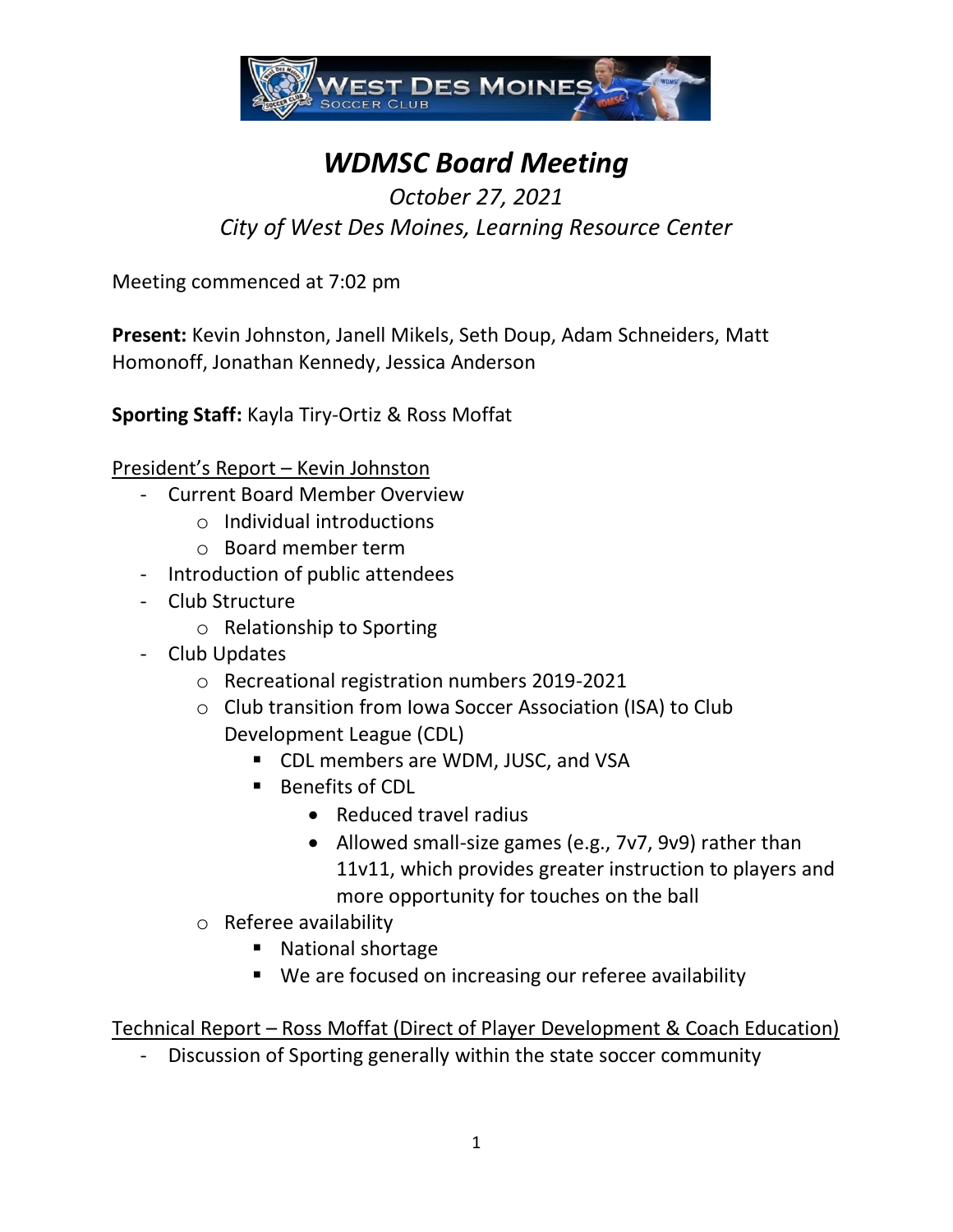

- Sporting was invited to join the Elite Club National League (ECNL), which is a premier league at national scale.
- Explanation of player pathway
- Methodology and Curriculum
- Role of Staff alongside Parent Coaches
	- o Discussion of pro coaches
- Winter training
- Partnership with The Coaching Manual
	- o A great online resource
- Open Questions
	- o Request for more transparency with communications for other leagues
		- Kevin Responded: Discussed role of clubs within CDL

#### October Meeting Minutes:

- Approval of October Meeting Minutes: 7:34pm \* Janell/Seth
- Passed unanimously

#### Properties Report – Adam Schnieders

- Grimes Plex
	- o Is being built now, should be nearly complete in Fall 2022
	- o Plan is for U13-U19 competitive games to take place there
- MidAmerican Rec Plex
	- o Future home for Sporting U11 and U12 teams in particular with mixed teams (WDMSC + JUSC)
	- o Outdoor turf fields have been use this past year
	- o Indoor turf fields just opened
- Raccoon River
	- o Leased from city of West Des Moines
	- o Lease renewing through 2026
- Hidden Valley
	- o Current home of West Des Moines Academy and Select
- Sporting Iowa Field House (Metro Ice Arena)
	- o Sporting leases during winter
- 515 Field House (used to be called Grimes Plex)
	- o Sporting leases hours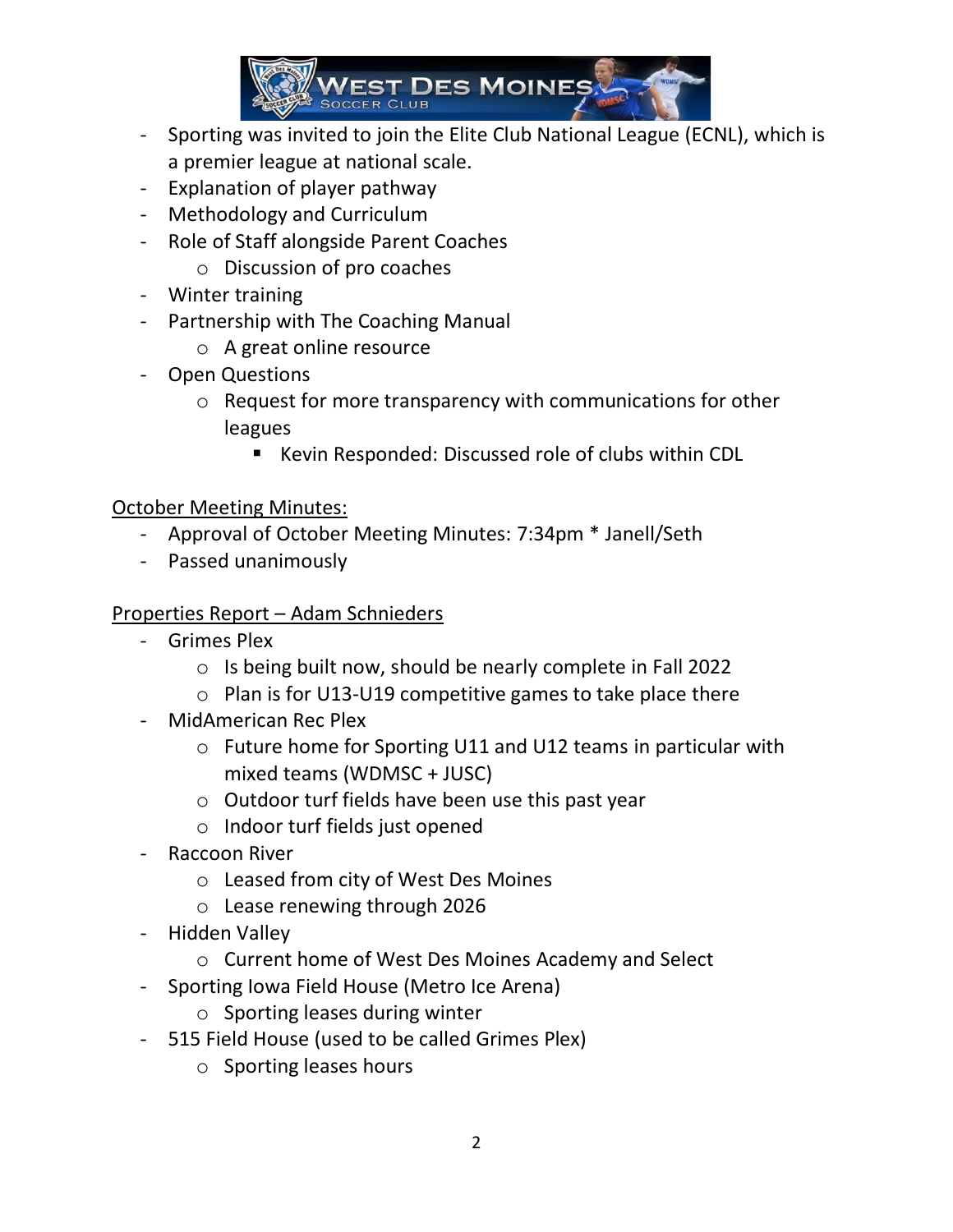

### Treasurer Report – Seth Doup

- Income is largely based on registration of players
	- o COVID really hurt the income based on player registrations
	- o This year has been good, but we are still working to get the numbers back up to pre-pandemic
	- o Field rentals also provide income
	- o A portion of WDM Hotel/Motel tax is provided to us
	- o In 2021 we received a grant related to the pandemic
- Expenses
	- o Coaches now hired through Sporting, no coaching employees
	- o Facility maintenance
	- o Traditional expenses
- Questions
	- o How much expense is shared between Raccoon River and Hidden Valley?
		- $\blacksquare$  It's about 50:50
	- o Are people ever turned away because of the expense?
		- It is our goal not to and we have financial assistance applications based on particular criteria.
		- We had 14 financial assistance packages provided in the Fall season
	- o Are we more concerned about revenue or expenses going forward?
		- We want to see revenue increase via registrations ideally
		- Some of the expenses go down with lower field usage
	- o Opportunity for growth via kids in schools
		- Kevin spoke to community outreach programs
			- Soccer gear donations to schools for recess
			- Advertising registration at the WDM schools
			- Considering participation in Fourth of July parade

#### Open Form

- Communication piece is critically important
	- o Parent coach drove the attendance tonight, more communication to drive energy
	- o Consider different formats for communications to vary it
- Scheduling could also be improved (or the communication of schedules)
	- o Special training, practices, games